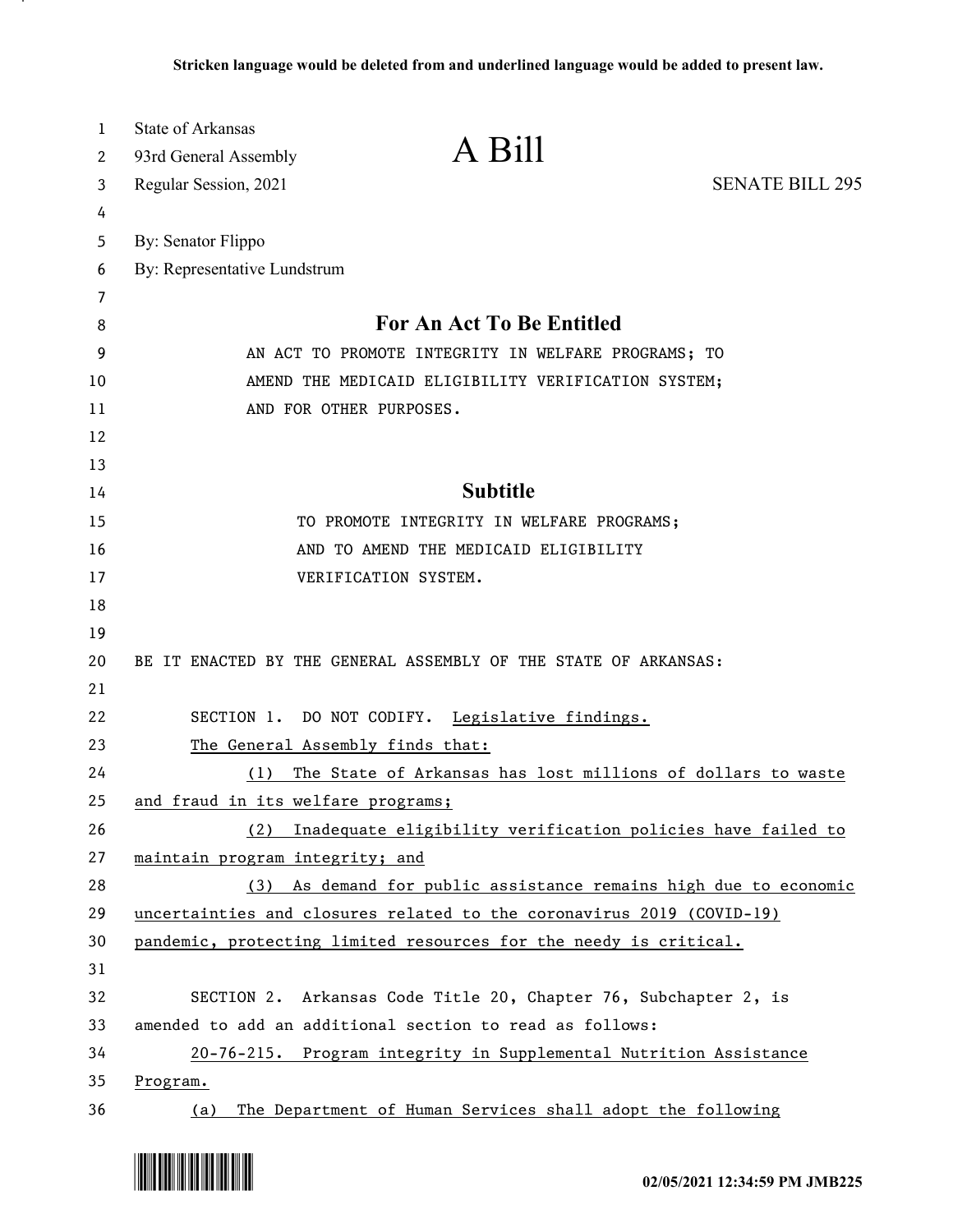| $\mathbf{1}$ | procedures to verify eligibility for participation in the Supplemental          |
|--------------|---------------------------------------------------------------------------------|
| 2            | Nutrition Assistance Program or for receipt of Supplemental Nutrition           |
| 3            | Assistance Program benefits:                                                    |
| 4            | (1) All conditions of eligibility for assistance shall be                       |
| 5            | verified before authorization of assistance and during a redetermination of a   |
| 6            | recipient's eligibility; and                                                    |
| 7            | $(2)$ (A) Except when prohibited by federal law, it is a condition              |
| 8            | of eligibility for assistance that an applicant or recipient consents to the    |
| 9            | disclosure of information about the age, residence, citizenship, employment,    |
| 10           | application for employment, income, and resources of the applicant or           |
| 11           | recipient that are in the possession of a third party.                          |
| 12           | (B) The consent of the applicant or recipient is effective                      |
| 13           | to empower any third party to release information requested by the Department   |
| 14           | of Human Services.                                                              |
| 15           | (b)(1) The Department of Human Services shall enter into a data                 |
| 16           | matching agreement with the Office of the Arkansas Lottery, Arkansas Racing     |
| 17           | Commission, and all other commissions and agencies with relevant information    |
| 18           | to identify individuals with lottery or gambling winnings.                      |
| 19           | $(2)$ (A) On at least a monthly basis, the Department of Human                  |
| 20           | Services shall review the information described in subdivision $(b)(1)$ of this |
| 21           | section and deny or revoke assistance for the entire household upon             |
| 22           | verification of any substantial winnings.                                       |
| 23           | (B) A household that has failed to disclose substantial                         |
| 24           | winnings and is identified through the database match has presumptively         |
| 25           | committed an intentional program violation.                                     |
| 26           | (c) The Department of Human Services shall review information:                  |
| 27           | (1) From the Department of Health concerning individuals                        |
| 28           | enrolled in assistance that indicates a change in circumstances, including      |
| 29           | without limitation death certificates, that may affect eligibility, on at       |
| 30           | least a monthly basis;                                                          |
| 31           | From the Division of Workforce Services and the Department<br>(2)               |
| 32           | of Finance and Administration concerning individuals enrolled in assistance     |
| 33           | that indicates a change in circumstances that may affect eligibility,           |
| 34           | including without limitation a change in employment or wages, on at least a     |
| 35           | quarterly basis;                                                                |
| 36           | Concerning individuals enrolled in assistance that indicates<br>(3)             |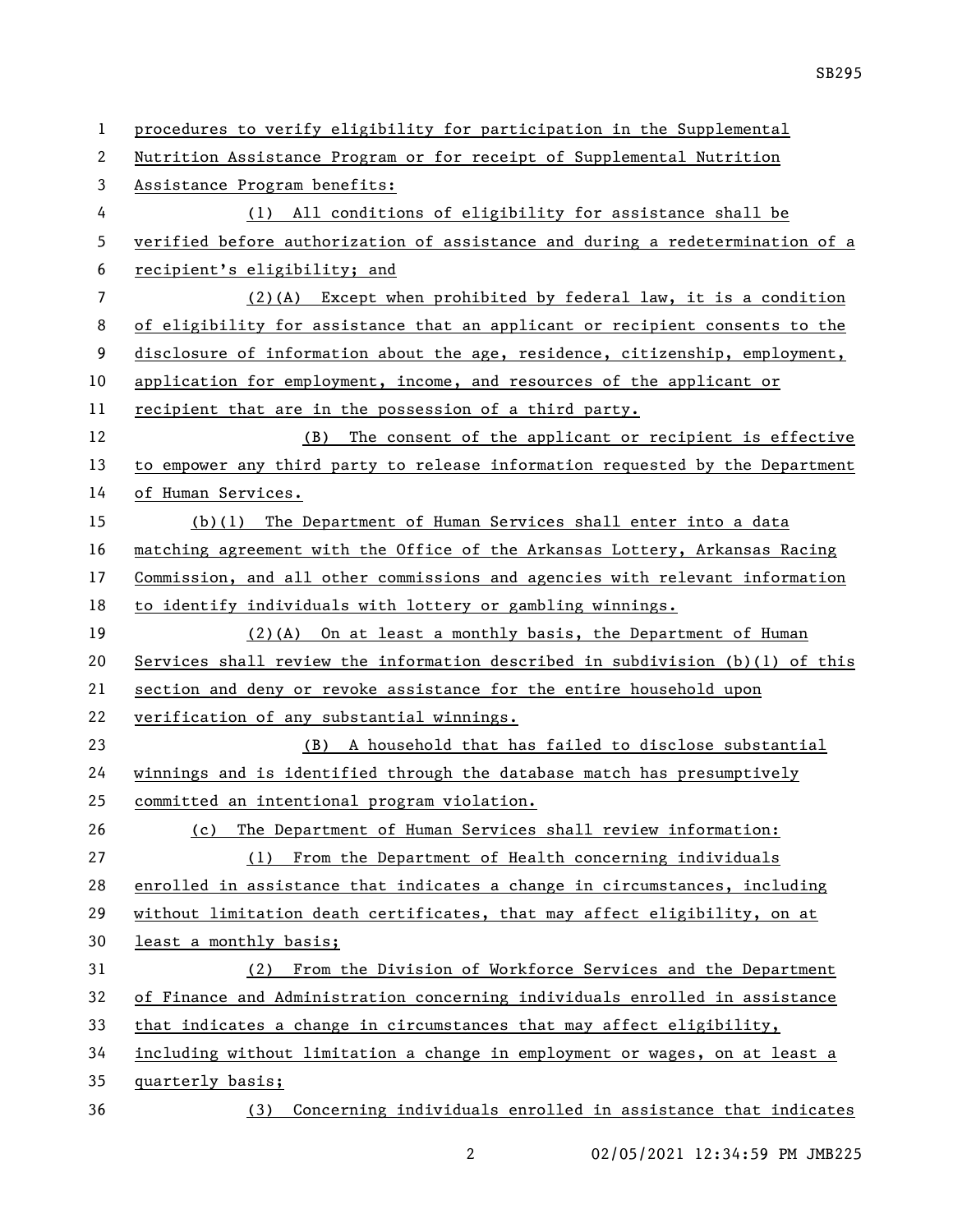a change in circumstances that may affect eligibility, including without limitation potential changes in residency as identified by out-of-state electronic benefit transfer transactions, on at least a monthly basis; and (4) From the Department of Corrections and the Division of Correction concerning individuals enrolled in assistance that indicates a change in circumstances that may affect eligibility. (d) On at least a quarterly basis, the Department of Human Services shall make available to the public on its website data, including without limitation information regarding noncompliance and fraud investigations in assistance for the following aggregate and nonconfidential and nonpersonally identifying information: (1) The number of assistance cases investigated for intentional program violations or fraud; (2) The total number of assistance cases referred to the Office of the Attorney General for prosecution; (3) Improper payments and expenditures; (4) Monies recovered; (5) Aggregate data concerning improper payments and ineligible recipients as a percentage of those investigated and reviewed; and (6) Aggregate amount of funds expended by electronic benefits transfer card transactions in each state outside of Arkansas. (e) If the Department of Human Services receives information concerning an individual or household enrolled in assistance that indicates a change in circumstances that may affect eligibility, the Department of Human Services shall review the individual's or household's case. (f) The Department of Human Services may execute a memorandum of understanding with any other state department, agency, or division for information required to be shared between agencies under this section. (g) Notwithstanding other provisions of law, a household receiving assistance shall be subject to change reporting and report changes in circumstances, established by 7 C.F.R. § 273.12(a)(1), as it existed on January 1, 2021, within ten (10) days of the date the change becomes known to the household. SECTION 3. Arkansas Code § 20-77-2102 is amended to read as follows: 20-77-2102. Medicaid Eligibility Verification System — Definitions.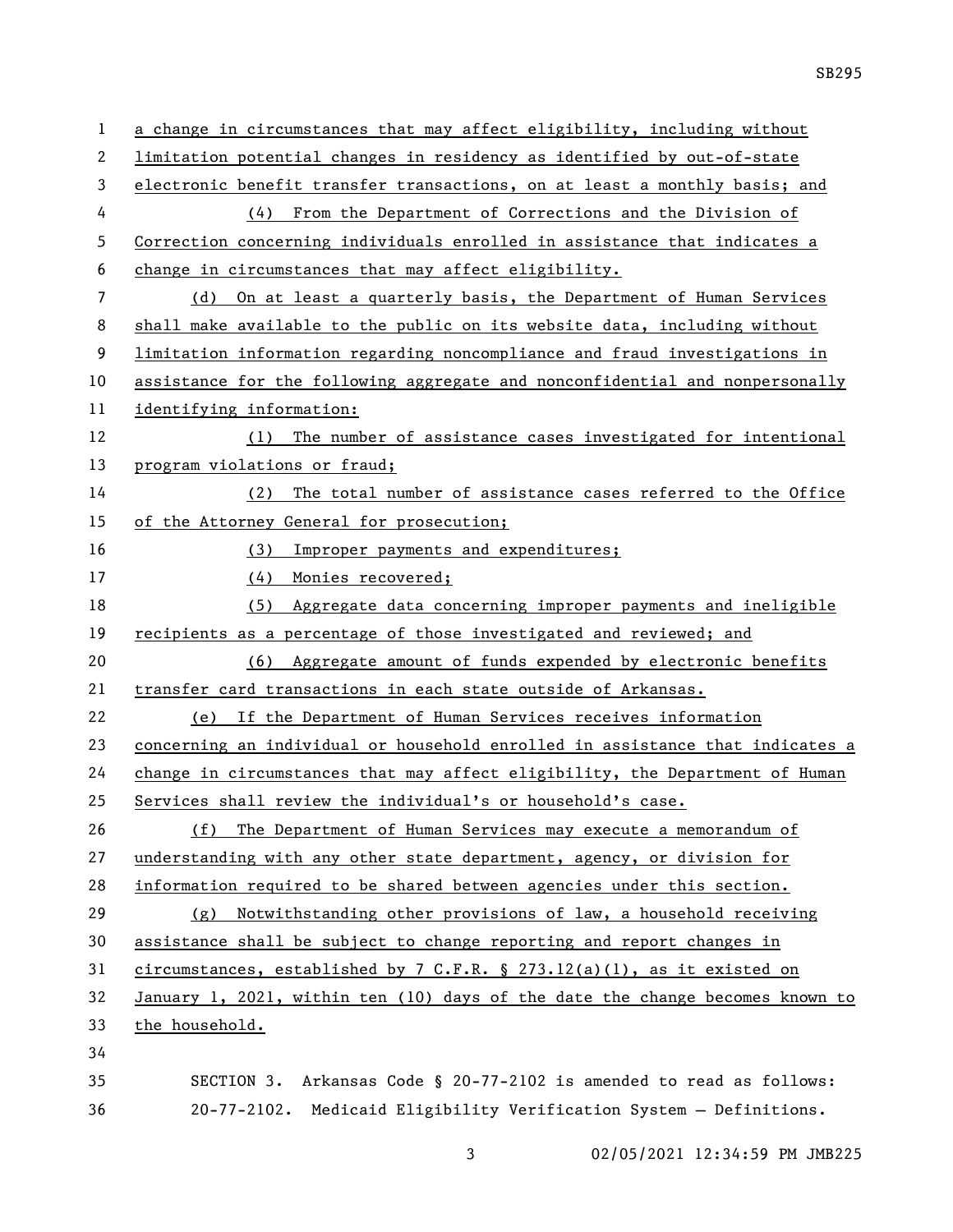(a) The Department of Human Services shall establish and maintain the Medicaid Eligibility Verification System that is designed to prevent fraud in the establishment and maintenance of Medicaid eligibility. (b)(1) In establishing the Medicaid Eligibility Verification System, 5 the department shall have the flexibility to determine whether the state shall be an "assessment state" or and not a "determination state" for purposes of Medicaid eligibility determinations by the federally facilitated marketplace. (2) As used in this subsection: (A) "Assessment state" means a state with a federally facilitated marketplace that can elect to have the federally facilitated marketplace make assessments of Medicaid eligibility and then transfer the account of an individual to the state Medicaid agency for a final determination; and (B) "Determination state" means a state that requires the eligibility determination made by the federally facilitated marketplace to be accepted by the state Medicaid agency. (c) Notwithstanding other provisions of law, the department shall not accept Medicaid eligibility determinations from an exchange or marketplace 20 established under 42 U.S.C. § 18041(c) before verifying eligibility independently and making a Medicaid eligibility determination. SECTION 4. Arkansas Code Title 20, Chapter 77, Subchapter 21, is amended to add additional sections to read as follows: 20-77-2104. Medicaid eligibility verification. (a) The Department of Human Services shall adopt the following procedures to verify Medicaid eligibility for participation in the Arkansas Medicaid Program or receipt of benefits in the Arkansas Medicaid Program: (1) All conditions of eligibility for Medicaid assistance shall be verified before authorization of Medicaid assistance and during a redetermination of a recipient's eligibility; and (2)(A) Except when prohibited by federal law, a condition of eligibility for assistance is that an applicant or recipient consents to the disclosure of information about the age, residence, citizenship, employment, applications for employment, income, and resources of the applicant or recipient that are in the possession of third parties.

SB295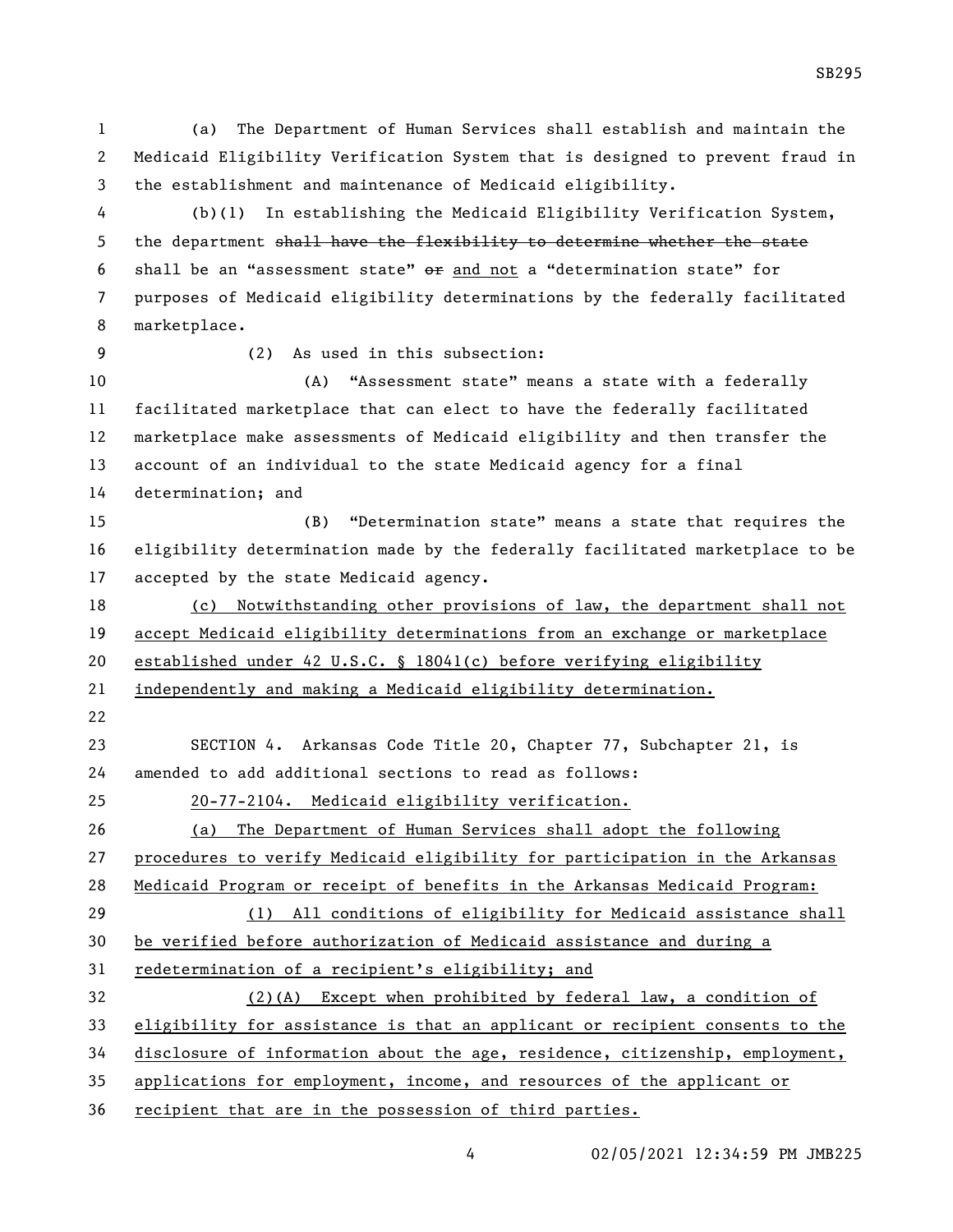| $\mathbf{1}$   | The consent described in subdivision $(a)(2)(A)$ of this<br>(B)               |  |
|----------------|-------------------------------------------------------------------------------|--|
| 2              | section shall be effective to empower any third party to release information  |  |
| 3              | requested by the Department of Human Services.                                |  |
| 4              | (b)(1) The Department of Human Services shall enter into a data               |  |
| 5              | matching agreement with the Office of the Arkansas Lottery, Arkansas Racing   |  |
| 6              | Commission, and all other commissions and agencies with relevant information  |  |
| $\overline{7}$ | to identify individuals with lottery or gambling winnings.                    |  |
| 8              | (2)(A) On at least a monthly basis, the Department of Human                   |  |
| 9              | Services shall review this information and deny or revoke Medicaid assistance |  |
| 10             | upon verification of any substantial winnings.                                |  |
| 11             | An individual who has failed to disclose substantial<br>(B)                   |  |
| 12             | winnings and is identified through the database match has presumptively       |  |
| 13             | committed an intentional program violation.                                   |  |
| 14             | The Department of Human Services shall review information:<br>(c)             |  |
| 15             | (1) From the Department of Health concerning individuals                      |  |
| 16             | enrolled in Medicaid assistance that indicates a change in circumstances,     |  |
| 17             | including without limitation death certificates, that may affect eligibility, |  |
| 18             | on at least a monthly basis;                                                  |  |
| 19             | (2) From the Division of Workforce Services and the Department                |  |
| 20             | of Finance and Administration concerning individuals enrolled in assistance   |  |
| 21             | that indicates a change in circumstances that may affect eligibility,         |  |
| 22             | including without limitation a change in employment or wages, on at least a   |  |
| 23             | quarterly basis;                                                              |  |
| 24             | (3) Concerning individuals enrolled in assistance that indicates              |  |
| 25             | a change in circumstances that may affect eligibility, including without      |  |
| 26             | limitation potential changes in residency as identified by out-of-state       |  |
| 27             | electronic benefit transfer transactions, on at least a monthly basis; and    |  |
| 28             | (4) From the Department of Corrections and the Division of                    |  |
| 29             | Correction concerning individuals enrolled in Medicaid assistance that        |  |
| 30             | indicates a change in circumstances that may affect eligibility.              |  |
| 31             | On at least a quarterly basis, the Department of Human Services<br>(d)        |  |
| 32             | shall make available to the public on its website data, including without     |  |
| 33             | limitation information regarding noncompliance and fraud investigations in    |  |
| 34             | assistance for the following aggregate and nonconfidential and nonpersonally  |  |
| 35             | identifying information:                                                      |  |
| 36             | The number of assistance cases investigated for intentional<br>(1)            |  |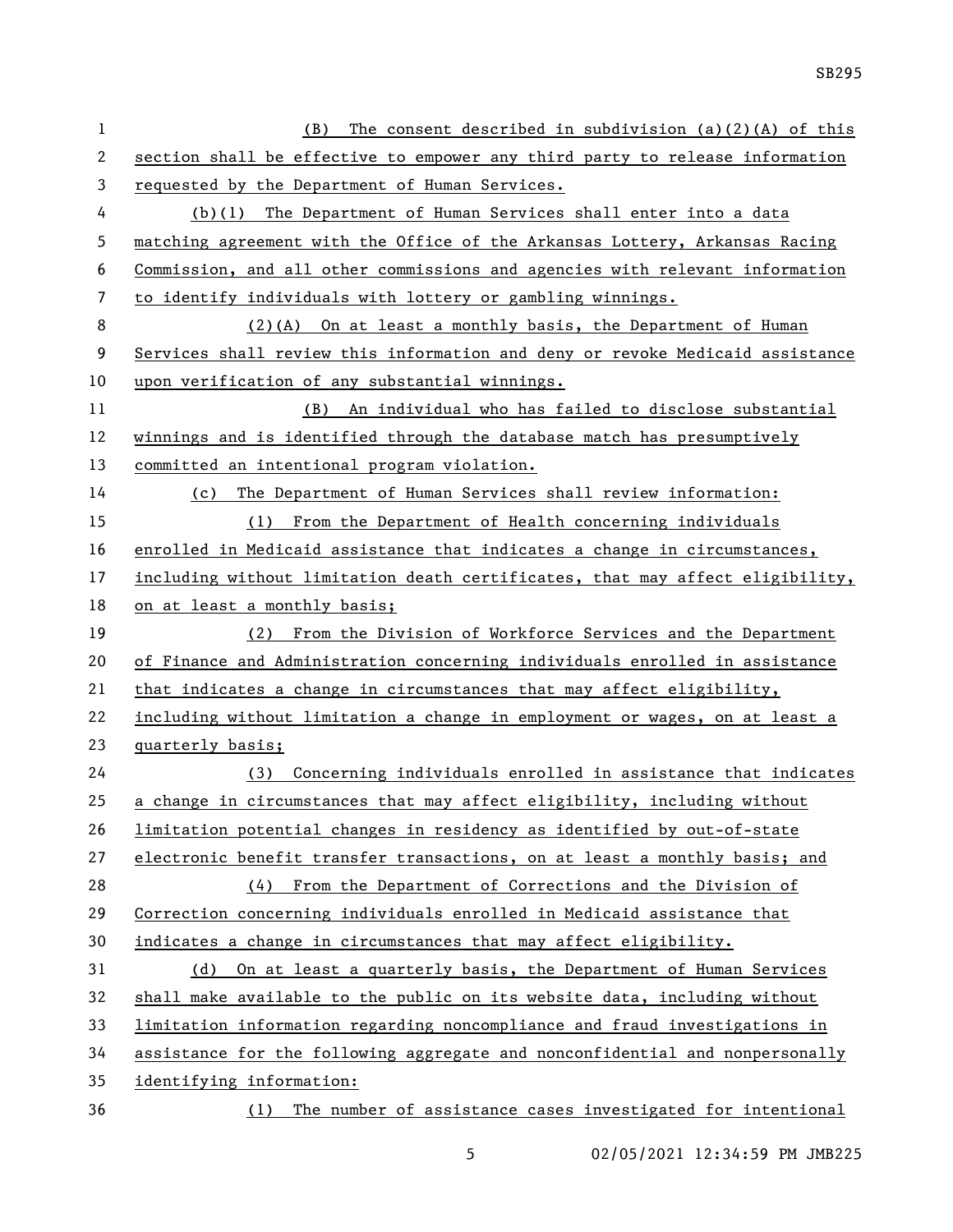| 1  | Arkansas Medicaid Program violations or fraud;                               |
|----|------------------------------------------------------------------------------|
| 2  | The total number of assistance cases referred to the Office<br>(2)           |
| 3  | of the Attorney General for prosecution;                                     |
| 4  | (3)<br>Improper payments and expenditures;                                   |
| 5  | (4) Monies recovered; and                                                    |
| 6  | (5) Aggregate data concerning improper payments and ineligible               |
| 7  | recipients as a percentage of those investigated and reviewed.               |
| 8  | If the Department of Human Services receives information<br>(e)              |
| 9  | concerning an individual enrolled in Medicaid assistance that indicates a    |
| 10 | change in circumstances that may affect eligibility, the Department of Human |
| 11 | Services shall review the individual's or household's case.                  |
| 12 | The Department of Human Services may execute a memorandum of<br>(f)          |
| 13 | understanding with any other state department, agency, or division for       |
| 14 | information required to be shared between agencies under this section.       |
| 15 |                                                                              |
| 16 | 20-77-2105. Additional program integrity measures.                           |
| 17 | (a) Unless required under federal law, the Department of Human               |
| 18 | Services shall not:                                                          |
| 19 | (1) Designate itself as a qualified health entity for the                    |
| 20 | purpose of making presumptive eligibility determinations or for any purpose  |
| 21 | not expressly authorized by state law;                                       |
| 22 | (2) Accept self-attestation of income, residency, age, household             |
| 23 | composition, caretaker or relative status, or receipt of other coverage      |
| 24 | without verification before enrollment; or                                   |
| 25 | (3) Request authority to waive or decline to:                                |
| 26 | (A) Periodically check any available income-related data                     |
| 27 | sources to verify eligibility; or                                            |
| 28 | (B) Comply with public notice requirements applicable to                     |
| 29 | proposed changes to the Medicaid state plan under 42 C.F.R. §447.205, 42     |
| 30 | C.F.R. §447.57, and 42 C.F.R. §440.386.                                      |
| 31 | When the department receives funding for Medicaid contingent on<br>(b)       |
| 32 | temporary maintenance of effort restrictions or, for any reason, is limited  |
| 33 | in the department's ability to unenroll individuals, such as restrictions    |
| 34 | imposed by Section 6008 of the Families First Coronavirus Response Act, Pub. |
| 35 | L. No. 116-127, the department shall:                                        |
| 36 | (1) Within sixty (60) days of the expiration of the                          |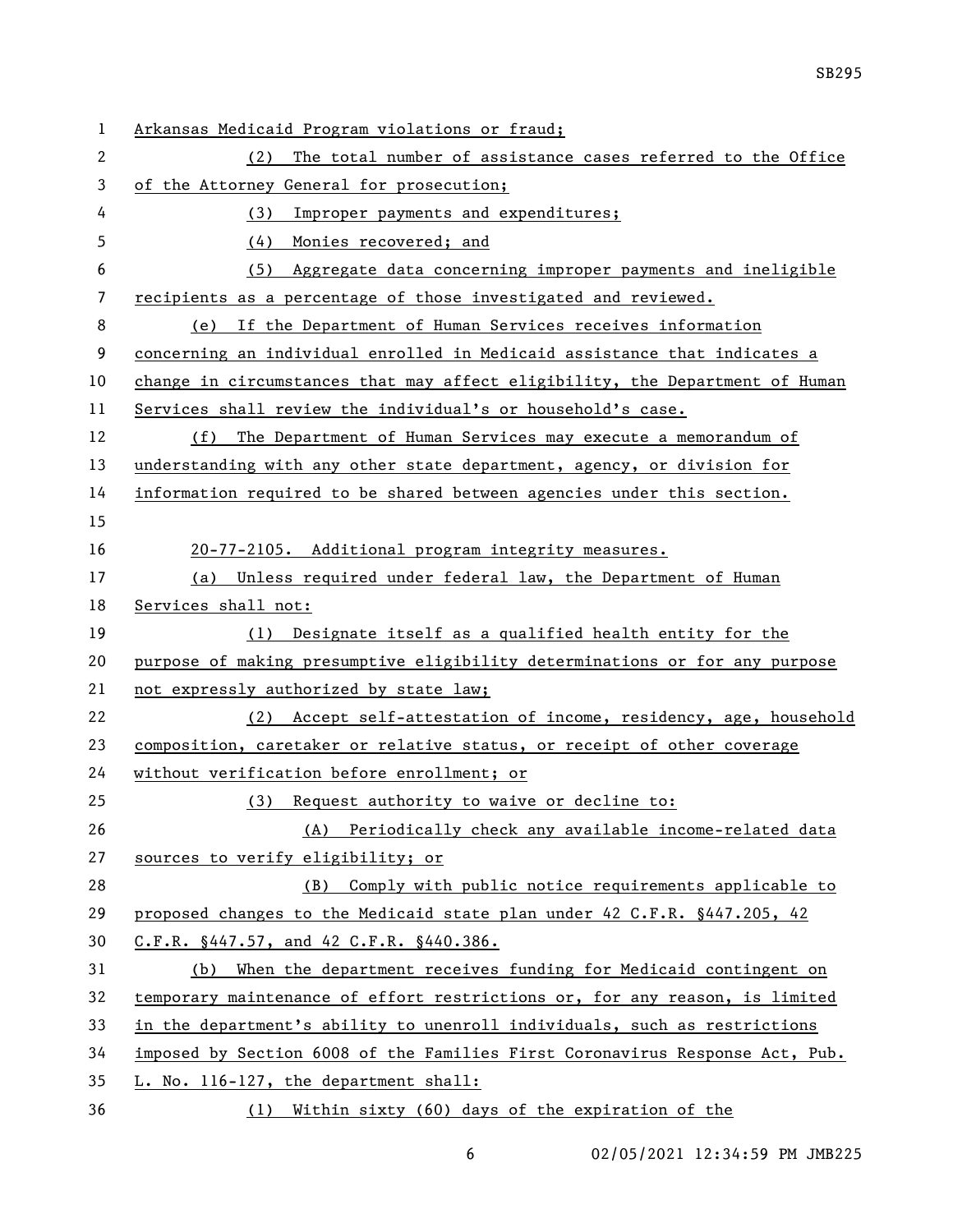| $\mathbf 1$    | restrictions, complete a full audit in which the department shall:            |
|----------------|-------------------------------------------------------------------------------|
| $\mathbf{2}$   | Complete and act on eligibility redeterminations for<br>(A)                   |
| 3              | all cases that have not had a redetermination within the last twelve (12)     |
| 4              | months;                                                                       |
| 5              | Request federal approval from the Centers for Medicare<br>(B)                 |
| 6              | and Medicaid Services for the authority to conduct and act on eligibility     |
| $\overline{7}$ | redeterminations for each individual enrolled during the period of            |
| 8              | restrictions enrolled for three (3) or more total months and shall, within    |
| 9              | sixty (60) days of approval, conduct and act on the redeterminations;         |
| 10             | Carry out an additional check of all verification<br>(C)                      |
| 11             | measures required in this subchapter to verify eligibility and act on the     |
| 12             | information checked; and                                                      |
| 13             | (D) Submit a summary report of the audit to the President                     |
| 14             | Pro Tempore of the Senate and Speaker of the House of Representatives; and    |
| 15             | Continue to conduct redeterminations as in the normal course<br>(2)           |
| 16             | of business and act on such redeterminations to the fullest extent            |
| 17             | permissible under the law.                                                    |
| 18             |                                                                               |
|                |                                                                               |
| 19             | 20-77-2106. Limitation on presumptive eligibility.                            |
| 20             | $(a)(1)$ The Department of Human Services shall request federal approval      |
| 21             | from the Centers for Medicare and Medicaid Services for a section 1115        |
| 22             | demonstration waiver to enable the department to eliminate mandatory hospital |
| 23             | presumptive eligibility and restrict presumptive eligibility determinations   |
| 24             | to children and pregnant women eligibility groups.                            |
| 25             | (2) The department shall submit to the Centers for Medicare and               |
| 26             | Medicaid Services all waiver requests necessary no later than January 1,      |
| 27             | 2022.                                                                         |
| 28             | Unless required under federal law, the department shall not<br>(b)            |
| 29             | designate itself as a qualified health entity for purpose of making           |
| 30             | presumptive eligibility determinations or for any purpose not expressly       |
| 31             | authorized by state law.                                                      |
| 32             | In making presumptive eligibility determinations, a hospital<br>(c)           |
| 33             | shall:                                                                        |
| 34             | Notify the department of each presumptive eligibility<br>(1)                  |
| 35             | determination within five (5) working days from the date the determination    |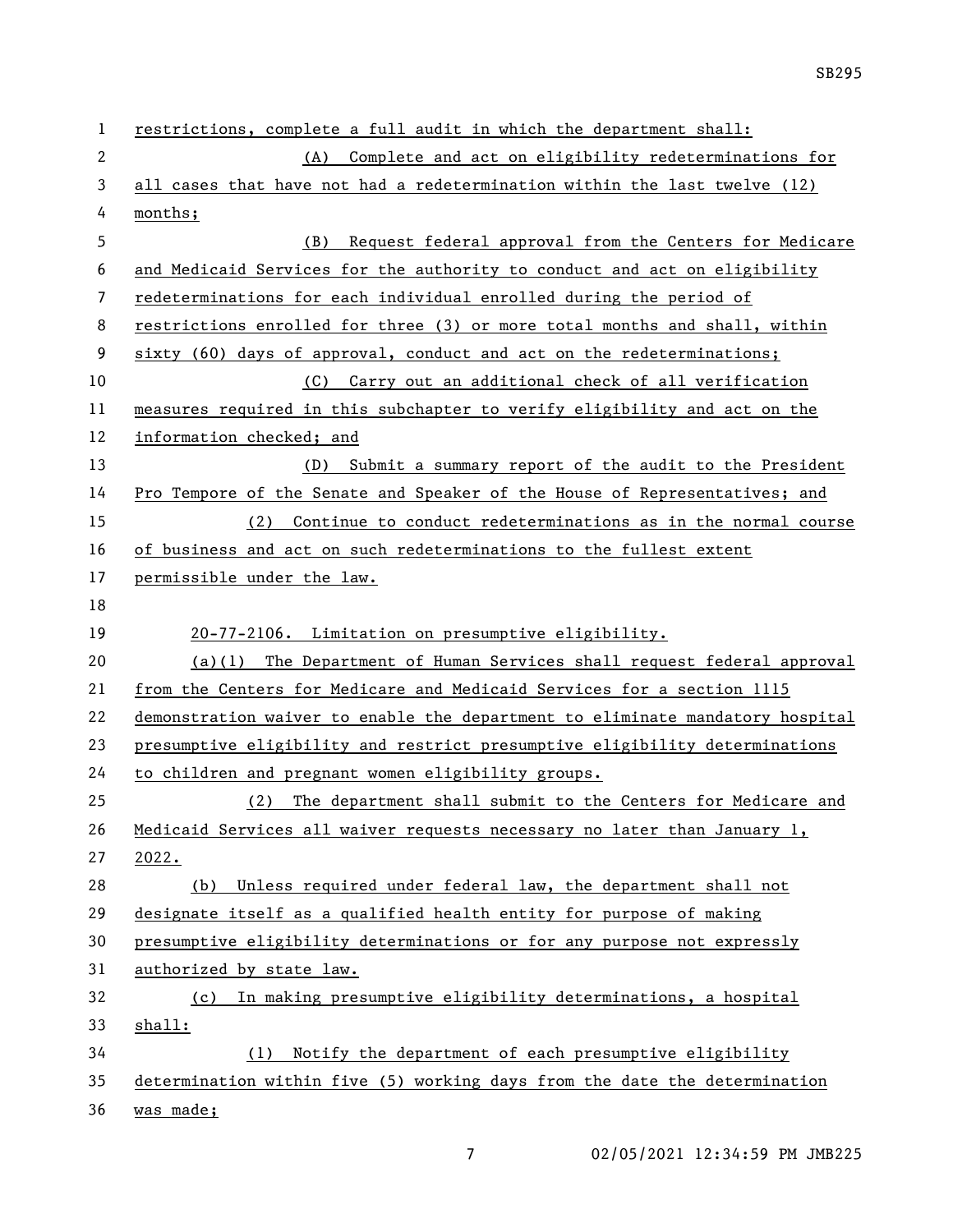| $\mathbf{1}$ | Assist individuals determined to be presumptively eligible<br>(2)             |  |
|--------------|-------------------------------------------------------------------------------|--|
| 2            | with completing and submitting a full Medicaid application form; and          |  |
| 3            | Notify the applicant:<br>(3)                                                  |  |
| 4            | (A) In writing and on all relevant forms with plain                           |  |
| 5            | language and large print that if the applicant does not file a full Medicaid  |  |
| 6            | application with the department before the last day of the following month,   |  |
| 7            | presumptive eligibility coverage will end on that last day; and               |  |
| 8            | (B) That if the applicant files a full Medicaid                               |  |
| 9            | application with the department before the last day of the following month,   |  |
| 10           | presumptive eligibility coverage will continue until an eligibility           |  |
| 11           | determination is made on the application that was filed.                      |  |
| 12           | $(d)(1)$ The department shall use the following standards to establish        |  |
| 13           | and ensure accurate presumptive eligibility determinations made by each       |  |
| 14           | qualified hospital:                                                           |  |
| 15           | (A) Was the Medicaid Presumptive Eligibility Card, also                       |  |
| 16           | known as a "HPE-Card", received by the department within five (5) working     |  |
| 17           | days from the determination date?;                                            |  |
| 18           | (B) Was a full Medicaid application received by the                           |  |
| 19           | department before the expiration of the presumptive eligibility period; and   |  |
| 20           | (C) If a full application was received, was the individual                    |  |
| 21           | found to be eligible for full Medicaid coverage.                              |  |
| 22           | $(2)(A)$ If a qualified hospital fails to meet any of the                     |  |
| 23           | standards established for any presumptive eligibility determination made by   |  |
| 24           | the hospital, the department shall notify the hospital in writing within five |  |
| 25           | (5) days from when the standard was not met.                                  |  |
| 26           | (B) For the first failure, the written notice shall                           |  |
| 27           | include:                                                                      |  |
| 28           | (i) A description of the standard that was not                                |  |
| 29           | met and an explanation of why the standard was not met; and                   |  |
| 30           | (ii) Confirmation that a second finding of a                                  |  |
| 31           | failure to meet standards shall require that all applicable hospital staff    |  |
| 32           | participate in mandatory training on hospital presumptive eligibility rules   |  |
| 33           | to be conducted by the department.                                            |  |
| 34           | For the second failure, the written notice shall<br>(C)                       |  |
| 35           | include:                                                                      |  |
| 36           | (i) A description of the standard that was not met                            |  |